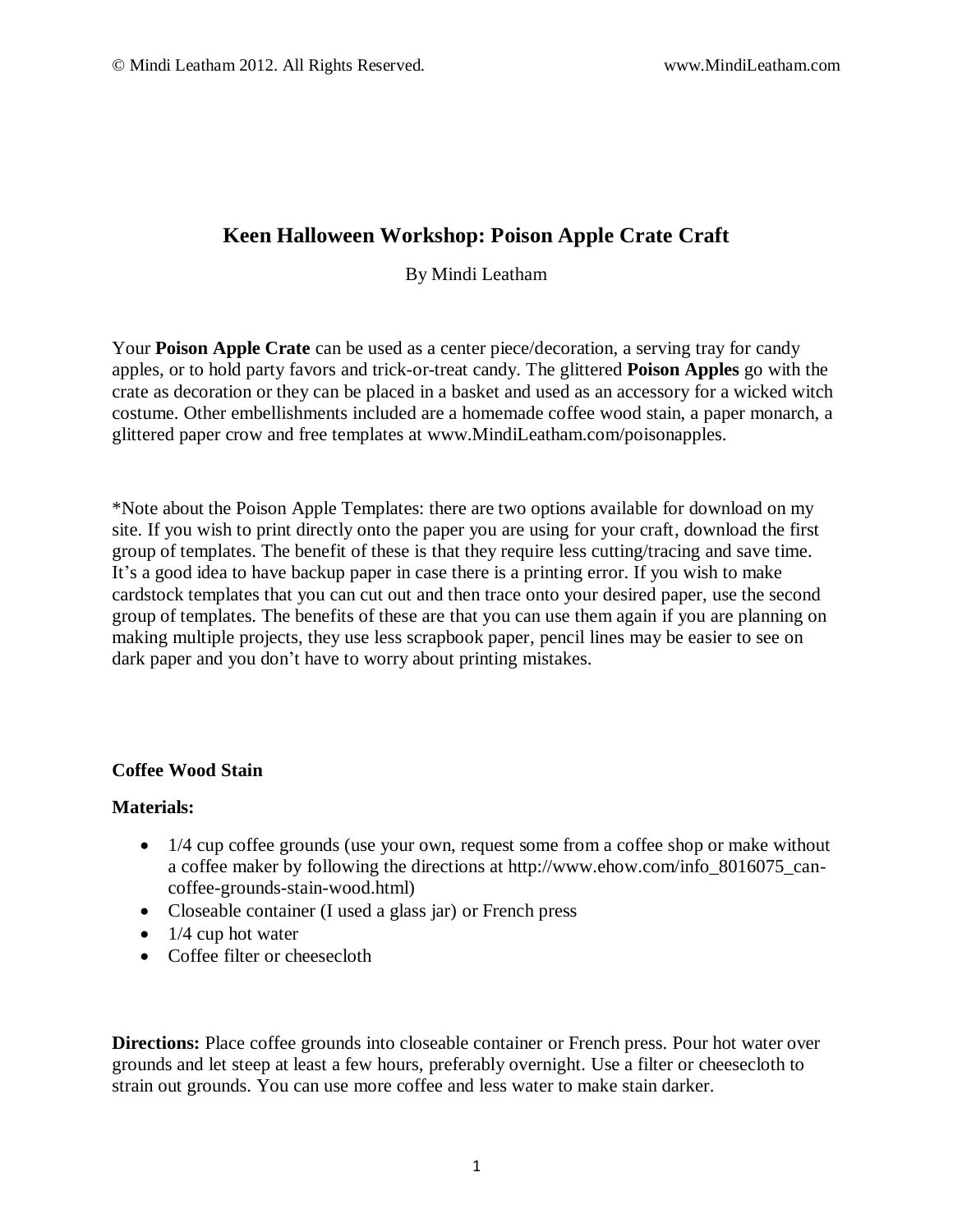## **Wood Crate**

## **Materials (can be purchased at craft stores):**

- Drop cloth or newsprint to cover work surface, if desired
- Wood crate with 2 solid sides, any shape or size, mine is roughly  $9.5$ " x  $11.5$ " x  $4.75$ ".
- Sandpaper, fine grain
- Coffee ground wood stain or regular, water based wood stain in any color
- 2 Sponge brushes
- Cardstock, if desired, for printing label templates in Large, Medium and Small (2 of each) available at [www.MindiLeatham.com/poisonapples](http://www.mindileatham.com/poisonapples)
- Templates require Internet connection and printer/ink
- Patterned scrapbook paper, I used black and white damask
- Solid, dark heavy weight paper, I used black scrapbook paper
- Watercolor paper  $(8.5x11)$  if desired or any kind of heavy weight white paper
- Scissors
- Spray adhesive or craft glue
- Spanish moss
- Box that fits inside crate with a little room to spare, floral foam or crumbled paper, if desired
- Real, candy or glittered apples
- Printable poison stickers available at www.MindiLeatham.com/poisonapples, if desired
- Sticker paper, if desired
- Paper crow

## **Directions:**

1. Choose a work surface in a well-ventilated area and cover with drop cloth or newsprint, if desired.

2. Use fine grain sandpaper to sand with the grain of the crate. Brush away sawdust.

3. Place crate upside down and give visible surfaces a light, even coat of stain with a sponge brush, using the second sponge brush to soak up excess stain, if necessary. For a darker color, give more coats as desired, letting dry between coats if you are using coffee stain. When crate is dry, turn over and stain inside. To create wood grain effect with coffee stain, let a bit of stain puddle at the edges of wood, let dry and repeat. If you don't like the pattern you made you can "erase" it if it is still wet by painting over it and dabbing with a cloth. If you are using regular wood stain, shade crate by giving extra coats to the edges to make them darker and dabbing centers with a cloth while they are damp to make them lighter. Let crate dry. If desired, you can use sand paper on light colored areas to further distress a wood stained crate.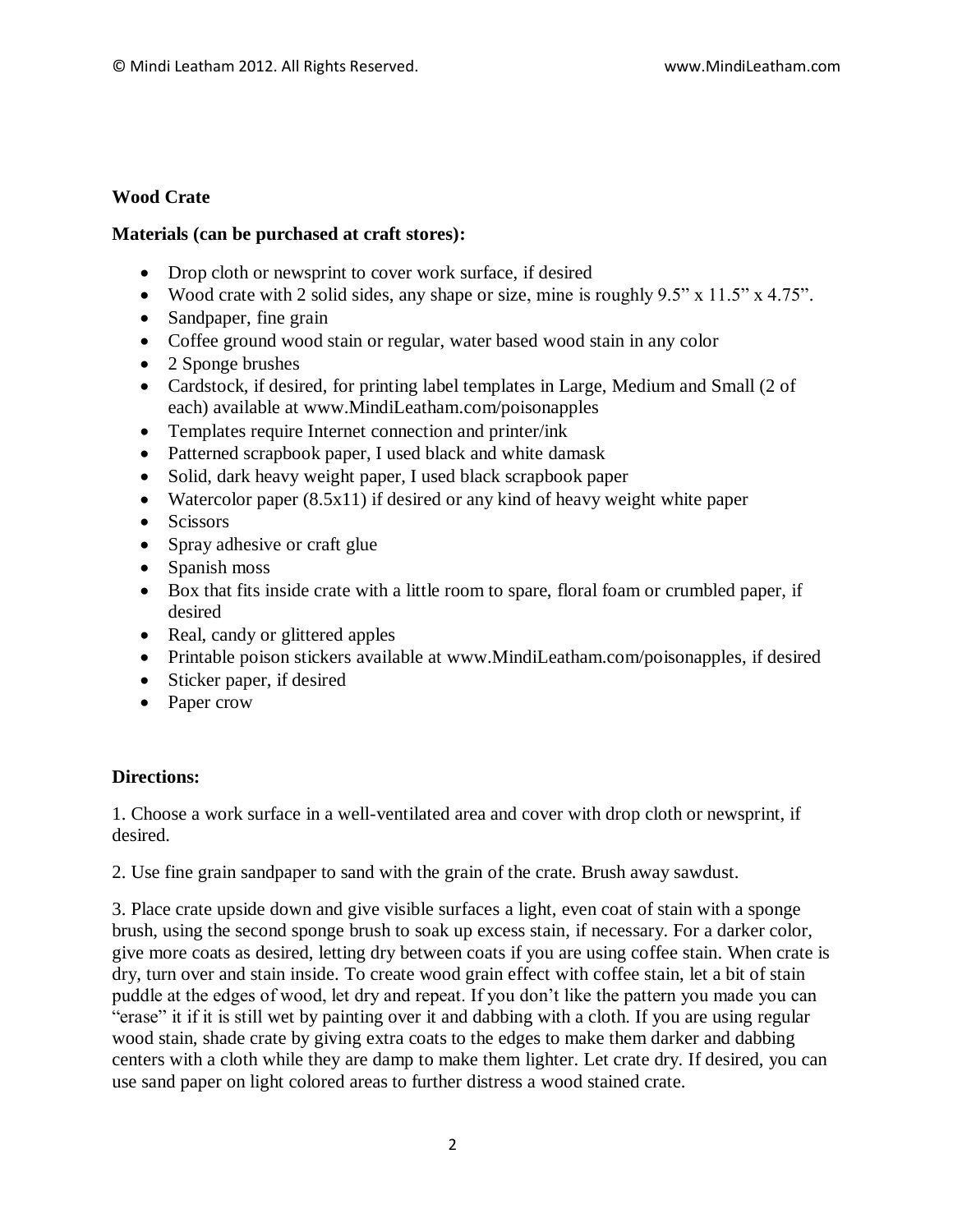4. Go to www.MindiLeatham.com/poisonapples where you can print two of each label for each crate end. Print the Large Label on patterned scrapbook paper, the Medium Label on dark paper and the Small Label on white paper -OR- print Poison Apple Templates Page 1 and Page 2 on cardstock, cut and trace onto patterned, dark and white paper. Cut out labels and spray backs with spray adhesive or use craft glue. Glue the Small Labels onto to center of the Medium Labels. Glue the Medium Labels onto the center of the Large Labels, and then glue the Large Labels to crate ends.

5. Fill crate with Spanish moss using box to fill in center so less moss is needed. (You can also use crumbled paper or floral foam.) If using as a decoration, arrange **Poison Apples** on moss. If using as serving tray for candy apples, place dish on top of moss. If using with real apples, print **Poison Apple** labels from www.MindiLeatham.com/poisonapples on sticker paper, cut and place on apples.

## **Poison Apples**

#### **Materials:**

- Fake apples, as many as you want (I purchased 5 at Dollar Tree)
- Spray adhesive or craft glue
- Glitter (I used ruby red but you can get creative…black, poison green or gold would all look magical!)
- $\bullet$  1/2 of a shirt box or protective work surface cover, if desired
- Clear Sealer, if desired (I recommend Krylon Glitter Blast)
- Felt (I used glittery green)
- Cardstock, if desired, for printing Leaf template available at [www.MindiLeatham.com/poisonapples](http://www.mindileatham.com/poisonapples)
- Template requires Internet connection and printer/ink
- Pinking shears or scissors
- Wire (just about any gage will do, I used 26. You can also use a paper clip)
- Wire cutters
- Glue gun with glue sticks
- Other items for costume accessory, if desired: basket, cheesecloth, checkered fabric, paper monarch

#### **Directions:**

1. Choose a work surface in a well-ventilated area. Cover 1/2 of apple with spray adhesive or craft glue. Hold the apple over the shirt box and sprinkle with glitter. Cover and sprinkle other 1/2 of apple, let dry. Repeat with all apples. Pour excess glitter from the box back into the container. I recommend coating apples after they have dried with a clear sealer so that they don't shed. I like Krylon Glitter Blast because it doesn't dull the sparkle.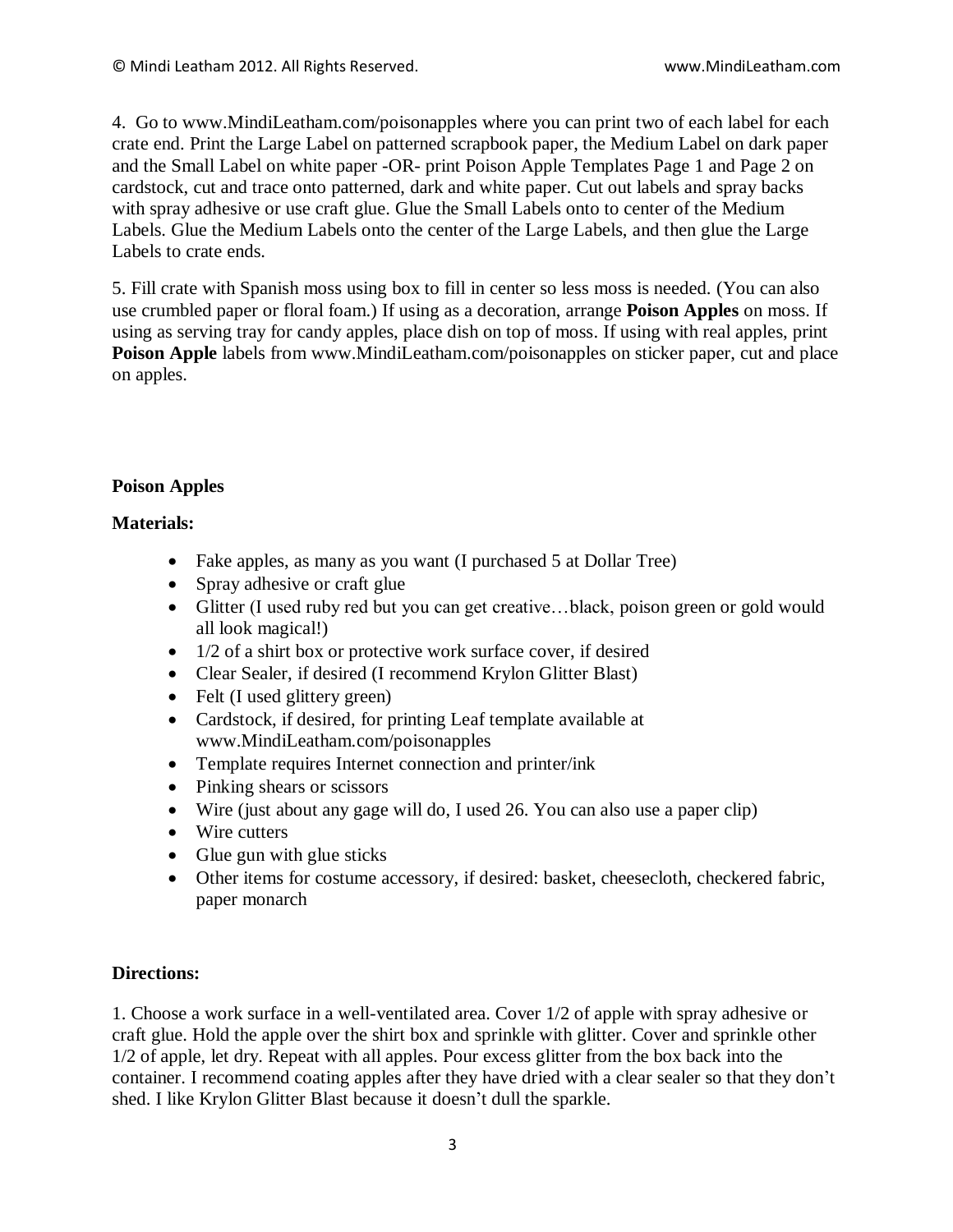2. Using pinking shears (or scissors), cut out leaves. If you'd like a template go to [www.MindiLeatham.com/poisonapples](http://www.mindileatham.com/poisonapples) and print Poison Apple Leaves on cardstock. Cut wires for each leaf with cutters approximately one half inch longer than length of leaf. Glue wire down the center of leaf with glue gun. Leave about 1/2 inch of wire sticking off the bottom of the leaf. Poke wires into the apples near the stems and arrange leaves.

3. Arrange apples in Poison Apple Crate or if using apples as costume accessory, arrange in basket with cheesecloth and checkered fabric. Use glue gun to attach paper monarch. If desired, use glue gun to keep Poison Apples in place.

## **Glittered Paper Crow**

#### **Materials:**

- Artificial crow (can be purchased at craft stores, I bought mine at Dollar Tree)
- Craft glue
- Black glitter
- $\bullet$   $\frac{1}{2}$  shirt box, if desired
- Clear sealer (I recommend Krylon Glitter Blast)
- Heavy weight white paper such as construction or cardstock
- $\bullet$  Glue gun
- 2 beads or buttons for eyes

## **Directions:**

- 1. Coat beak, legs and feet with glue and cover with black glitter, I like to do this over  $\frac{1}{2}$  a shirt box because it makes it easy to pour excess glitter back in jar, let dry.
- 2. Seal, let dry.
- 3. Rip feather shapes out of white paper
- 4. Use glue gun to layer the feathers onto the bird
- 5. Attach eyes with glue gun

## **Paper Monarch**

#### **Materials:**